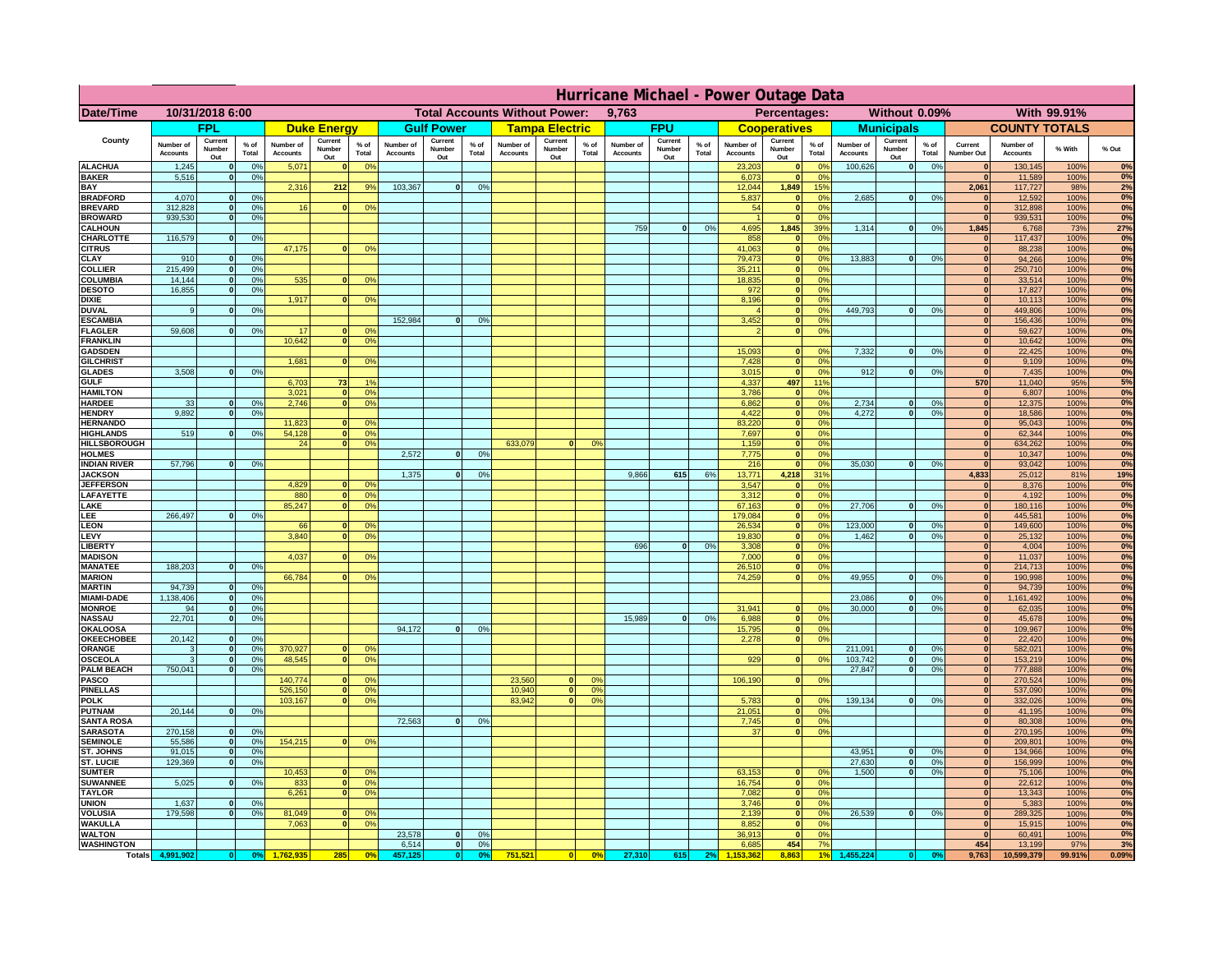# 10/31/2018 6:00 AM Hurricane Michael

| <b>Power Provider</b>                   | County              | <b>Number of Customers</b> | <b>Current Number Out</b> | <b>Outage Percentage</b> | <b>Estimated Restore Time</b> |
|-----------------------------------------|---------------------|----------------------------|---------------------------|--------------------------|-------------------------------|
| West Florida Electric Cooperative, Inc. | <b>JACKSON</b>      | 13,723                     | 4,174                     | 30.42%                   | >5 days                       |
| Gulf Coast Electric Cooperative, Inc.   | BAY                 | 12,044                     | 1,849                     | 15.35%                   | >5 days                       |
| West Florida Electric Cooperative, Inc. | <b>CALHOUN</b>      | 2,852                      | 1,289                     | 45.20%                   | >5 days                       |
| Florida Public Utilities Corporation    | <b>JACKSON</b>      | 9,866                      | 615                       | 6.23%                    | 72                            |
| Gulf Coast Electric Cooperative, Inc.   | <b>CALHOUN</b>      | 1,843                      | 556                       | 30.17%                   | >5 days                       |
| Gulf Coast Electric Cooperative, Inc.   | <b>GULF</b>         | 4,337                      | 497                       | 11.46%                   | >5 days                       |
| West Florida Electric Cooperative, Inc. | <b>WASHINGTON</b>   | 4,260                      | 370                       | 8.69%                    | >5 days                       |
| Duke Energy                             | BAY                 | 2,316                      | 212                       | 9.15%                    | TBD                           |
| Gulf Coast Electric Cooperative, Inc.   | <b>WASHINGTON</b>   | 2,425                      | 84                        | 3.46%                    | >5 days                       |
| Duke Energy                             | <b>GULF</b>         | 6,703                      | 73                        | 1.09%                    | TBD                           |
| Gulf Coast Electric Cooperative, Inc.   | <b>JACKSON</b>      | 48                         | 44                        | 91.67%                   | >5 days                       |
| Central Florida Electric Cooperative    | <b>ALACHUA</b>      | 875                        | 0                         | 0.00%                    | <b>TBD</b>                    |
| Central Florida Electric Cooperative    | <b>DIXIE</b>        | 7,595                      | $\mathbf 0$               | 0.00%                    | TBD                           |
| Central Florida Electric Cooperative    | <b>GILCHRIST</b>    | 7,424                      | 0                         | 0.00%                    | Restored                      |
| Central Florida Electric Cooperative    | LAFAYETTE           | 9                          | $\mathbf 0$               | 0.00%                    | <b>TBD</b>                    |
|                                         | LEVY                |                            | $\pmb{0}$                 | 0.00%                    | Restored                      |
| Central Florida Electric Cooperative    |                     | 17,513<br>$\overline{9}$   | $\mathbf 0$               |                          | TBD                           |
| Central Florida Electric Cooperative    | <b>MARION</b>       |                            |                           | 0.00%                    |                               |
| Chattahoochee Electric                  | GADSDEN             | 1,173                      | $\pmb{0}$                 | 0.00%                    | Restored                      |
| Choctawhatchee Electric Cooperative     | <b>HOLMES</b>       | 293                        | $\mathbf 0$               | 0.00%                    | Restored                      |
| Choctawhatchee Electric Cooperative     | <b>OKALOOSA</b>     | 15,795                     | $\mathbf 0$               | 0.00%                    | Restored                      |
| Choctawhatchee Electric Cooperative     | <b>SANTA ROSA</b>   | 201                        | $\mathbf 0$               | 0.00%                    | Restored                      |
| Choctawhatchee Electric Cooperative     | <b>WALTON</b>       | 36,812                     | $\pmb{0}$                 | 0.00%                    | Restored                      |
| City of Alachua                         | <b>ALACHUA</b>      | 4,426                      | $\mathbf 0$               | 0.00%                    | <b>TBD</b>                    |
| City of Bartow                          | <b>POLK</b>         | 11,790                     | $\mathbf 0$               | 0.00%                    | TBD                           |
| City of Blountstown                     | <b>CALHOUN</b>      | 1,314                      | $\mathbf 0$               | 0.00%                    | Restored                      |
| City of Bushnell                        | <b>SUMTER</b>       | 1,500                      | $\pmb{0}$                 | 0.00%                    | TBD                           |
| City of Clewiston                       | <b>HENDRY</b>       | 4,272                      | $\mathbf 0$               | 0.00%                    | <b>TBD</b>                    |
| City of Fort Meade                      | <b>POLK</b>         | 2,379                      | $\mathbf 0$               | 0.00%                    | TBD                           |
| City of Havana                          | <b>GADSDEN</b>      | 1,391                      | $\mathbf 0$               | 0.00%                    | Restored                      |
| City of Leesburg                        | LAKE                | 22,000                     | $\pmb{0}$                 | 0.00%                    | TBD                           |
| City of Moore Haven                     | <b>GLADES</b>       | 912                        | $\mathbf 0$               | 0.00%                    | <b>TBD</b>                    |
| City of Mount Dora                      | LAKE                | 5,706                      | $\mathbf 0$               | 0.00%                    | TBD                           |
| City of Newberry                        | <b>ALACHUA</b>      | 1,727                      | $\mathbf 0$               | 0.00%                    | TBD                           |
| City of Quincy                          | GADSDEN             | 4,768                      | $\pmb{0}$                 | 0.00%                    | Restored                      |
| City of Starke                          | <b>BRADFORD</b>     | 2,685                      | $\mathbf 0$               | 0.00%                    | TBD                           |
| City of Tallahassee                     | LEON                | 123,000                    | $\mathbf 0$               | 0.00%                    | Restored                      |
| City of Vero Beach                      | <b>INDIAN RIVER</b> | 35,030                     | $\mathbf 0$               | 0.00%                    | TBD                           |
| City of Wauchula                        | HARDEE              | 2,734                      | $\pmb{0}$                 | 0.00%                    | <b>TBD</b>                    |
| City of Williston                       | LEVY                | 1,462                      | $\mathbf 0$               | 0.00%                    | TBD                           |
| City of Winter Park                     | ORANGE              | 13,941                     | $\mathbf 0$               | 0.00%                    | TBD                           |
| Clay Electric Cooperative               | <b>ALACHUA</b>      | 22,328                     | $\mathbf 0$               | 0.00%                    | <b>TBD</b>                    |
| Clay Electric Cooperative               | <b>BAKER</b>        | 2,476                      | 0                         | 0.00%                    | <b>TBD</b>                    |
| Clay Electric Cooperative               | <b>BRADFORD</b>     | 5,837                      | $\mathbf 0$               | 0.00%                    | <b>TBD</b>                    |
| Clay Electric Cooperative               | <b>CLAY</b>         | 79,473                     | 0                         | 0.00%                    | <b>TBD</b>                    |
| Clay Electric Cooperative               | <b>COLUMBIA</b>     | 16,922                     | $\mathbf{0}$              | 0.00%                    | <b>TBD</b>                    |
| Clay Electric Cooperative               | <b>DUVAL</b>        | 4                          | 0                         | 0.00%                    | <b>TBD</b>                    |
| Clay Electric Cooperative               | <b>FLAGLER</b>      | $\mathbf 2$                | $\pmb{0}$                 | 0.00%                    | <b>TBD</b>                    |
| Clay Electric Cooperative               | <b>GILCHRIST</b>    | 4                          | 0                         | 0.00%                    | <b>TBD</b>                    |
| Clay Electric Cooperative               |                     |                            | $\pmb{0}$                 | 0.00%                    |                               |
|                                         | LAKE                | 2,239                      |                           |                          | TBD                           |
| Clay Electric Cooperative               | LEVY                | 712                        | $\pmb{0}$                 | 0.00%                    | <b>TBD</b>                    |
| Clay Electric Cooperative               | <b>MARION</b>       | 16,301                     | $\pmb{0}$                 | 0.00%                    | TBD                           |
| Clay Electric Cooperative               | PUTNAM              | 21,051                     | 0                         | 0.00%                    | <b>TBD</b>                    |
| Clay Electric Cooperative               | SUWANNEE            | 5                          | $\pmb{0}$                 | 0.00%                    | <b>TBD</b>                    |
| Clay Electric Cooperative               | <b>UNION</b>        | 3,746                      | $\pmb{0}$                 | 0.00%                    | <b>TBD</b>                    |
| Clay Electric Cooperative               | <b>VOLUSIA</b>      | 2,139                      | $\pmb{0}$                 | 0.00%                    | TBD                           |
| Duke Energy                             | <b>ALACHUA</b>      | 5,071                      | 0                         | 0.00%                    | Restored                      |
| <b>Duke Energy</b>                      | <b>BREVARD</b>      | 16                         | $\pmb{0}$                 | 0.00%                    | Restored                      |
| Duke Energy                             | <b>CITRUS</b>       | 47,175                     | $\pmb{0}$                 | 0.00%                    | Restored                      |
| Duke Energy                             | COLUMBIA            | 535                        | $\pmb{0}$                 | 0.00%                    | Restored                      |
| Duke Energy                             | <b>DIXIE</b>        | 1,917                      | 0                         | 0.00%                    | Restored                      |
| Duke Energy                             | <b>FLAGLER</b>      | 17                         | $\pmb{0}$                 | 0.00%                    | Restored                      |
| Duke Energy                             | <b>FRANKLIN</b>     | 10,642                     | $\pmb{0}$                 | 0.00%                    | Restored                      |
| Duke Energy                             | <b>GILCHRIST</b>    | 1,681                      | $\pmb{0}$                 | 0.00%                    | Restored                      |
| Duke Energy                             | <b>HAMILTON</b>     | 3,021                      | 0                         | 0.00%                    | Restored                      |
| <b>Duke Energy</b>                      | HARDEE              | 2,746                      | $\pmb{0}$                 | 0.00%                    | Restored                      |
| Duke Energy                             | HERNANDO            | 11,823                     | $\pmb{0}$                 | 0.00%                    | Restored                      |
| <b>Duke Energy</b>                      | <b>HIGHLANDS</b>    | 54,128                     | $\pmb{0}$                 | 0.00%                    | Restored                      |
| Duke Energy                             | HILLSBOROUGH        | 24                         | 0                         | 0.00%                    | Restored                      |
| Duke Energy                             | <b>JEFFERSON</b>    | 4,829                      | $\pmb{0}$                 | 0.00%                    | Restored                      |
|                                         |                     |                            |                           |                          |                               |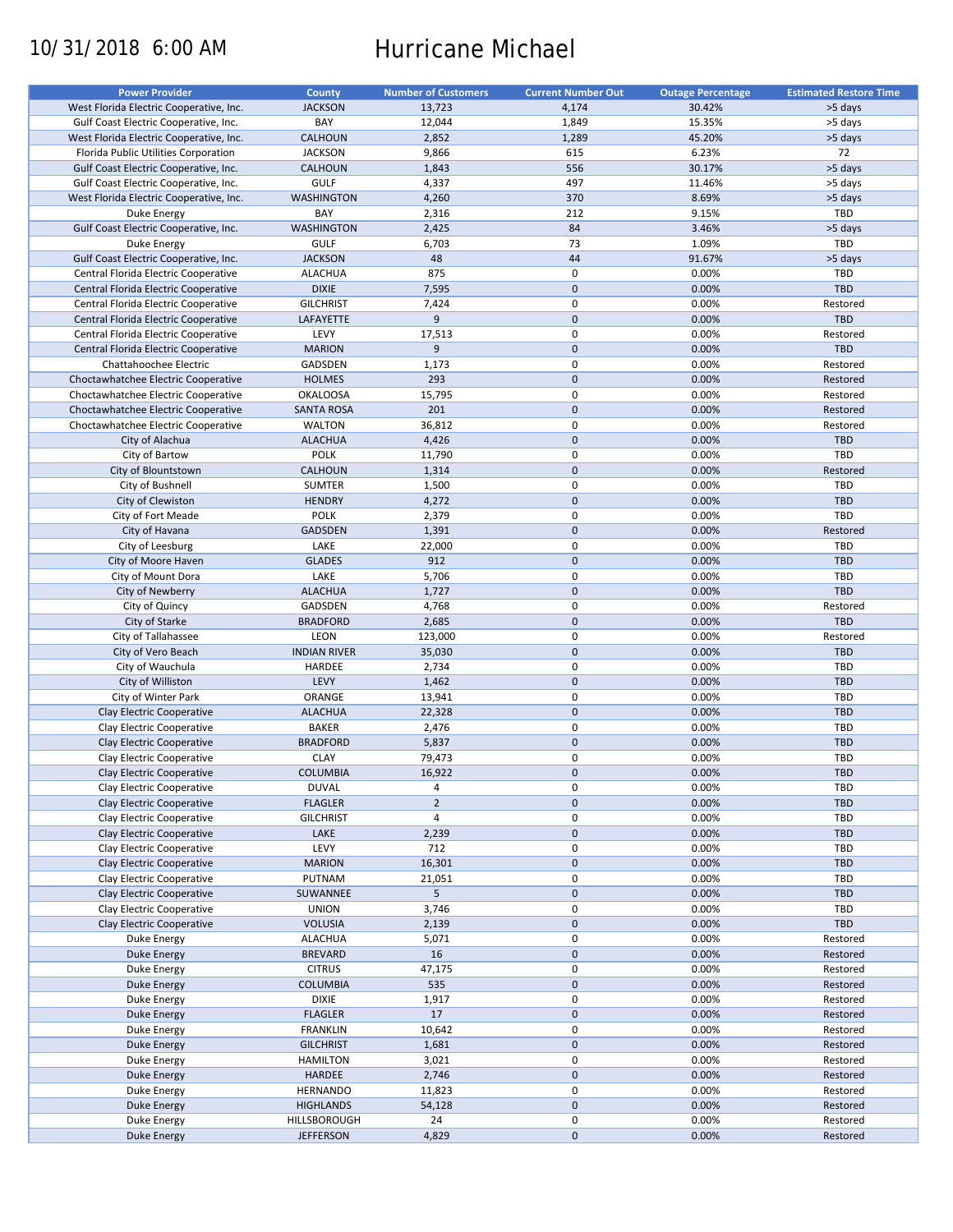### 10/31/2018 6:00 AM Hurricane Michael

| Duke Energy                                        | LAFAYETTE           | 880         | 0            | 0.00% | Restored   |
|----------------------------------------------------|---------------------|-------------|--------------|-------|------------|
|                                                    | LAKE                | 85,247      | $\mathbf{0}$ | 0.00% | Restored   |
| Duke Energy                                        |                     |             |              |       |            |
| Duke Energy                                        | LEON                | 66          | $\mathbf 0$  | 0.00% | Restored   |
| Duke Energy                                        | LEVY                | 3,840       | $\mathbf 0$  | 0.00% | Restored   |
| Duke Energy                                        | <b>MADISON</b>      | 4,037       | $\mathsf 0$  | 0.00% | Restored   |
| Duke Energy                                        | <b>MARION</b>       | 66,784      | $\mathbf 0$  | 0.00% | Restored   |
| Duke Energy                                        | ORANGE              | 370,927     | $\mathsf 0$  | 0.00% | Restored   |
| Duke Energy                                        | <b>OSCEOLA</b>      | 48,545      | $\mathbf 0$  | 0.00% | Restored   |
| Duke Energy                                        | PASCO               | 140,774     | $\mathsf 0$  | 0.00% | Restored   |
| Duke Energy                                        | <b>PINELLAS</b>     | 526,150     | $\mathbf 0$  | 0.00% | Restored   |
| Duke Energy                                        | <b>POLK</b>         | 103,167     | $\pmb{0}$    | 0.00% | Restored   |
| Duke Energy                                        | SEMINOLE            | 154,215     | $\mathbf 0$  | 0.00% | Restored   |
| Duke Energy                                        | <b>SUMTER</b>       | 10,453      | $\pmb{0}$    | 0.00% | Restored   |
| <b>Duke Energy</b>                                 | SUWANNEE            | 833         | $\mathbf 0$  | 0.00% | Restored   |
| Duke Energy                                        | <b>TAYLOR</b>       | 6,261       | $\mathbf 0$  | 0.00% | Restored   |
|                                                    | <b>VOLUSIA</b>      | 81,049      | $\mathbf 0$  | 0.00% | Restored   |
| Duke Energy                                        |                     |             |              |       |            |
| Duke Energy                                        | WAKULLA             | 7,063       | $\mathsf 0$  | 0.00% | Restored   |
| Escambia River Electric Cooperative, Inc.          | <b>ESCAMBIA</b>     | 3,452       | $\mathbf 0$  | 0.00% | <b>TBD</b> |
| Escambia River Electric Cooperative, Inc.          | <b>SANTA ROSA</b>   | 7,544       | $\mathsf 0$  | 0.00% | <b>TBD</b> |
| Florida Keys Electric Cooperative                  | <b>MONROE</b>       | 31,941      | $\mathbf 0$  | 0.00% | <b>TBD</b> |
| Florida Power and Light Company                    | <b>ALACHUA</b>      | 1,245       | $\mathsf 0$  | 0.00% | <b>TBD</b> |
| Florida Power and Light Company                    | <b>BAKER</b>        | 5,516       | $\mathbf 0$  | 0.00% | <b>TBD</b> |
| Florida Power and Light Company                    | <b>BRADFORD</b>     | 4,070       | $\pmb{0}$    | 0.00% | TBD        |
| Florida Power and Light Company                    | <b>BREVARD</b>      | 312,828     | $\mathbf 0$  | 0.00% | <b>TBD</b> |
| Florida Power and Light Company                    | <b>BROWARD</b>      | 939,530     | $\mathsf 0$  | 0.00% | TBD        |
| Florida Power and Light Company                    | <b>CHARLOTTE</b>    | 116,579     | $\mathbf 0$  | 0.00% | <b>TBD</b> |
| Florida Power and Light Company                    | <b>CLAY</b>         | 910         | $\pmb{0}$    | 0.00% | TBD        |
| Florida Power and Light Company                    | <b>COLLIER</b>      | 215,499     | $\mathbf 0$  | 0.00% | <b>TBD</b> |
|                                                    |                     |             | $\mathsf 0$  | 0.00% | <b>TBD</b> |
| Florida Power and Light Company                    | COLUMBIA            | 14,144      |              |       |            |
| Florida Power and Light Company                    | <b>DESOTO</b>       | 16,855      | $\pmb{0}$    | 0.00% | TBD        |
| Florida Power and Light Company                    | <b>DUVAL</b>        | 9           | $\mathsf 0$  | 0.00% | TBD        |
| Florida Power and Light Company                    | <b>FLAGLER</b>      | 59,608      | $\mathbf 0$  | 0.00% | <b>TBD</b> |
| Florida Power and Light Company                    | <b>GLADES</b>       | 3,508       | $\mathsf 0$  | 0.00% | TBD        |
| Florida Power and Light Company                    | <b>HARDEE</b>       | 33          | $\mathbf 0$  | 0.00% | <b>TBD</b> |
| Florida Power and Light Company                    | <b>HENDRY</b>       | 9,892       | $\pmb{0}$    | 0.00% | TBD        |
| Florida Power and Light Company                    | <b>HIGHLANDS</b>    | 519         | $\mathbf 0$  | 0.00% | <b>TBD</b> |
| Florida Power and Light Company                    | <b>INDIAN RIVER</b> | 57,796      | $\mathsf 0$  | 0.00% | TBD        |
| Florida Power and Light Company                    | LEE                 | 266,497     | $\pmb{0}$    | 0.00% | TBD        |
| Florida Power and Light Company                    | MANATEE             | 188,203     | $\mathsf 0$  | 0.00% | TBD        |
| Florida Power and Light Company                    | <b>MARTIN</b>       | 94,739      | $\mathbf 0$  | 0.00% | TBD        |
| Florida Power and Light Company                    | MIAMI-DADE          | 1,138,406   | $\mathbf 0$  | 0.00% | TBD        |
| Florida Power and Light Company                    | <b>MONROE</b>       | 94          | $\mathbf 0$  | 0.00% | <b>TBD</b> |
|                                                    |                     |             | $\pmb{0}$    |       |            |
| Florida Power and Light Company                    | NASSAU              | 22,701      |              | 0.00% | <b>TBD</b> |
| Florida Power and Light Company                    | <b>OKEECHOBEE</b>   | 20,142      | $\mathbf 0$  | 0.00% | TBD        |
| Florida Power and Light Company                    | ORANGE              | 3           | $\mathsf 0$  | 0.00% | <b>TBD</b> |
| Florida Power and Light Company                    | <b>OSCEOLA</b>      | 3           | $\mathbf{0}$ | 0.00% | TBD        |
| Florida Power and Light Company                    | PALM BEACH          | 750,041     | 0            | 0.00% | TBD        |
| Florida Power and Light Company                    | PUTNAM              | 20,144      | $\mathbf 0$  | 0.00% | TBD        |
| Florida Power and Light Company                    | SARASOTA            | 270,158     | $\mathsf 0$  | 0.00% | TBD        |
| Florida Power and Light Company                    | SEMINOLE            | 55,586      | $\mathbf 0$  | 0.00% | <b>TBD</b> |
| Florida Power and Light Company                    | ST. JOHNS           | 91,015      | 0            | 0.00% | TBD        |
| Florida Power and Light Company                    | <b>ST. LUCIE</b>    | 129,369     | $\mathbf 0$  | 0.00% | TBD        |
| Florida Power and Light Company                    | SUWANNEE            | 5,025       | 0            | 0.00% | TBD        |
| Florida Power and Light Company                    | <b>UNION</b>        | 1,637       | $\mathbf 0$  | 0.00% | TBD        |
| Florida Power and Light Company                    | VOLUSIA             | 179,598     | $\mathsf 0$  | 0.00% | TBD        |
| Florida Public Utilities Corporation               | <b>CALHOUN</b>      | 759         | $\mathbf 0$  | 0.00% | Restored   |
|                                                    |                     |             |              |       |            |
| Florida Public Utilities Corporation               | LIBERTY             | 696         | 0            | 0.00% | Restored   |
| Florida Public Utilities Corporation               | NASSAU              | 15,989      | $\mathbf 0$  | 0.00% | Restored   |
| Fort Pierce Utilities Authority                    | ST. LUCIE           | 27,630      | 0            | 0.00% | TBD        |
| Gainesville (Gainesville Regional Utilities - GRU) | <b>ALACHUA</b>      | 94,473      | $\mathbf 0$  | 0.00% | TBD        |
| Glades Electric Cooperative, Inc.                  | <b>GLADES</b>       | 3,015       | 0            | 0.00% | TBD        |
| Glades Electric Cooperative, Inc.                  | <b>HARDEE</b>       | $\mathbf 0$ | $\mathbf 0$  |       | TBD        |
| Glades Electric Cooperative, Inc.                  | <b>HENDRY</b>       | 3,530       | $\mathsf 0$  | 0.00% | TBD        |
| Glades Electric Cooperative, Inc.                  | <b>HIGHLANDS</b>    | 7,321       | $\pmb{0}$    | 0.00% | TBD        |
| Glades Electric Cooperative, Inc.                  | OKEECHOBEE          | 2,278       | 0            | 0.00% | TBD        |
| Green Cove Springs Electric                        | <b>CLAY</b>         | 3,889       | $\mathbf 0$  | 0.00% | TBD        |
| Gulf Coast Electric Cooperative, Inc.              | WALTON              | 101         | 0            | 0.00% | TBD        |
| <b>Gulf Power Company</b>                          | BAY                 | 103,367     | $\mathbf 0$  | 0.00% | Restored   |
| <b>Gulf Power Company</b>                          | <b>ESCAMBIA</b>     | 152,984     | 0            | 0.00% | Restored   |
| <b>Gulf Power Company</b>                          | <b>HOLMES</b>       | 2,572       | $\mathbf 0$  | 0.00% | Restored   |
|                                                    |                     |             |              |       |            |